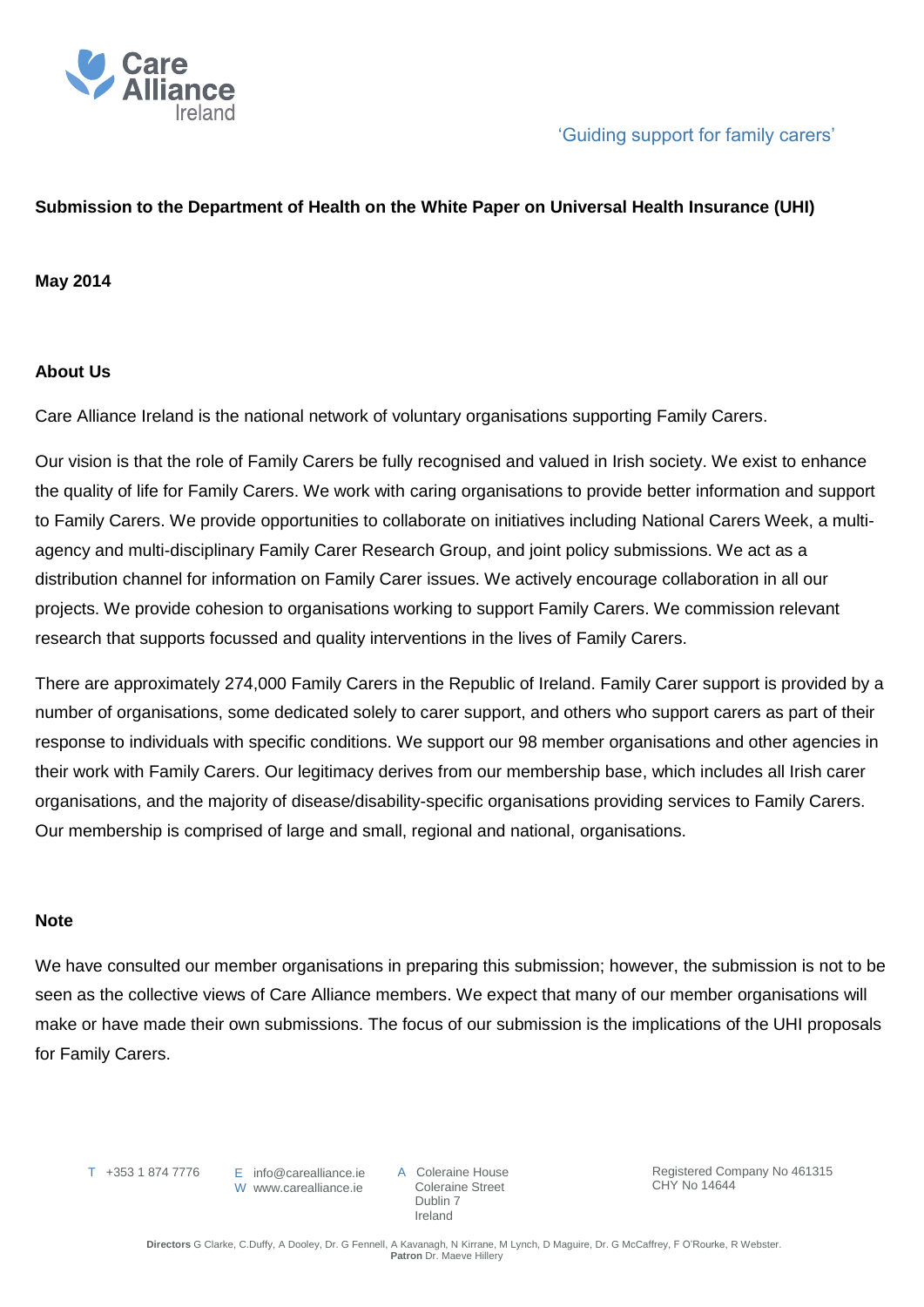

## **Specific Observations on the UHI Proposals**

Care Alliance Ireland welcomes the introduction of a single tier health system.

- In the interests of social solidarity, and acknowledging the wide range of disabling conditions that affect the clients of our member organisations, we would propose that a wide basket of services be available under UHI. We note the opportunity to make submissions on this matter at a later date.
- We note with great concern the absence of an explicit reference to Family Carers in the 89-page discussion document, despite the fact that Family Carers provide more than 80% of care to those with dependencies, and are often significant providers of care to relatives in hospital or acute or long-term care. This omission is at odds with the 2012 National Carers Strategy, which articulates the vision of Family Carers as 'partners in care'. This principle of partnership should be respected regardless of the location of the provision of care, whether in the community, at home, in hospital, or in an institutional setting.
- There is only one occurrence of the word 'carer' in the document; this occurs in the context of decisionmaking in integrated health and social care. This is insufficient and fails to take account of either the large number of Family Carers or their contribution to society and the economy.
- We are particularly concerned that the guiding principles on page 17 make no reference to families, let alone Family Carers. While we acknowledge the need for the system to be patient/client centred, health and social care services cannot operate in isolation from the wider family support system. Gantert et al. (2009, p. 46), writing specifically in relation to the provision of home care support services, point out that 'models of care provision have shifted away from the more individualistic "person-centred" or "clientcentred" approaches that tend to focus on the client (Post, 2001) and towards models such as the "partnership approach" (Adams & Clarke, 1999) and "relationship-centred care"'. i
- We are concerned about the statement on page 40 (reference 23) that insurance would only be purchased by the State on behalf of those who lack the capacity to contract where a formal attorney or guardian exists. Firstly, we are not aware of the term 'attorney' being in common usage in Ireland, and, secondly, we understand that only a small percentage of those who may be deemed to 'lack the capacity to contract' have a guardian in law. We would expect that the process of applying for financial support would take account of some people's need for assistance with applications, perhaps by relatives
	- T +353 1 874 7776

E info@carealliance.ie W www.carealliance.ie

A Coleraine House Coleraine Street Dublin 7 Ireland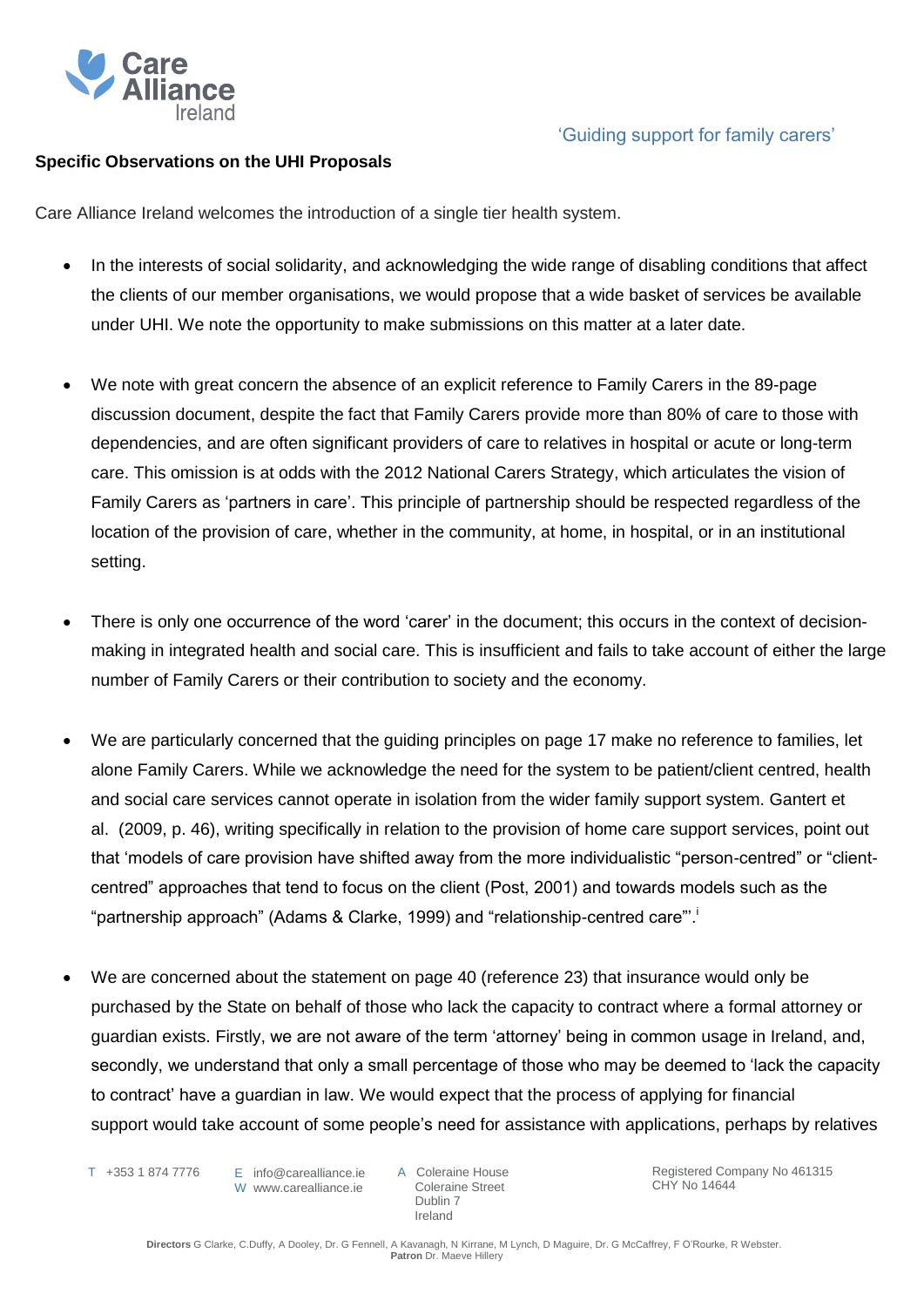

or carers, and that objective guidance would be available to allow such relatives or carers to make informed decisions about which insurer to choose for themselves, and for those they care for.

- While we agree in principle with the concept of the money following the patient, we are keen that processes be put in place to protect Family Carers from being sidelined. Again, this speaks to the 2012 National Carers Strategy vision of viewing Family Carers as 'partners in care'. Disability cannot be viewed in isolation from the wider family unit, in particular where there is considerable Family Carer involvement.
- We have some concerns about how a new insurance model would give due recognition to the situation where a previously healthy and independent person becomes suddenly dependent. It is not always possible to reasonably or realistically plan to be a Family Carer – the role is often thrust on people – and we question whether an assessment of a person's likelihood of becoming a Family Carer should influence the type of insurance package to be chosen. We are concerned that the changing funding model may lead to Family Carers being less able to access supports independently of the person with the care dependencies. We foresee that, in the case where the insurer or level of insurance of the dependent person is different to those of the Family Carer, the Family Carer may be at a disadvantage with respect to the services available to him or her in the caring role. The essential point is that the support available *directly* to the Family Carer should be independent of the type/level of insurance held by the person with care dependencies.
- Noting that social and long-term care may remain outside the remit of UHI initially, and also noting that this could change in the medium-term, we have concerns about how insurance providers may seek to opt out of offering insurance plans that comprehensively address the likely future support needs of Family Carers. We feel that this may negatively affect the overall availability of specific Family Carer support interventions, namely, home care support, carer support groups, advocacy, and flexible respite care.
- We look forward to considering the review of integrated service areas, as we believe these types of services are often critical to sustaining and supporting Family Carers in continuing to care.
- For UHI to work, we believe that community care services must be better resourced. Legislation that places home care supports on a statutory footing, similar to the Fair Deal scheme, is required to leverage such resources.
	- T +353 1 874 7776

E info@carealliance.ie W www.carealliance.ie A Coleraine House Coleraine Street Dublin 7 Ireland